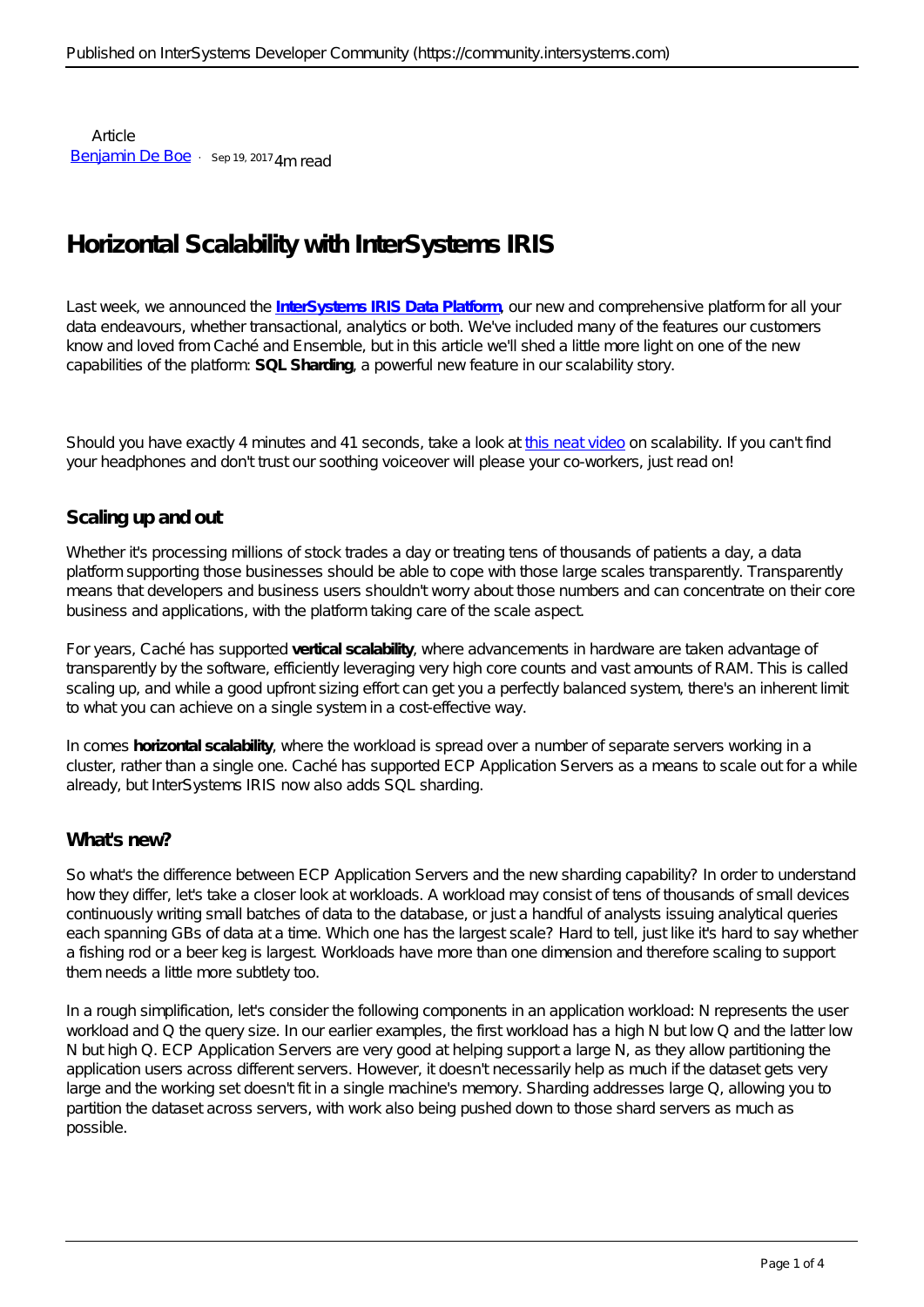

## **SQL Sharding**

So what does sharding really do? It's a SQL capability that will split the data in a *sharded table* into disjoint sets of rows that are stored on the shard servers. When connecting to the *shard master*, you'll still see this table as if it were a single table that contains all the data, but queries against it are split into shard-local queries that are sent to all shard servers. There, the shard servers calculate the results based on the data they have stored locally and send their results back to the shard master. The shard master aggregates these results, performs any relevant combination logic and returns the results back to the application.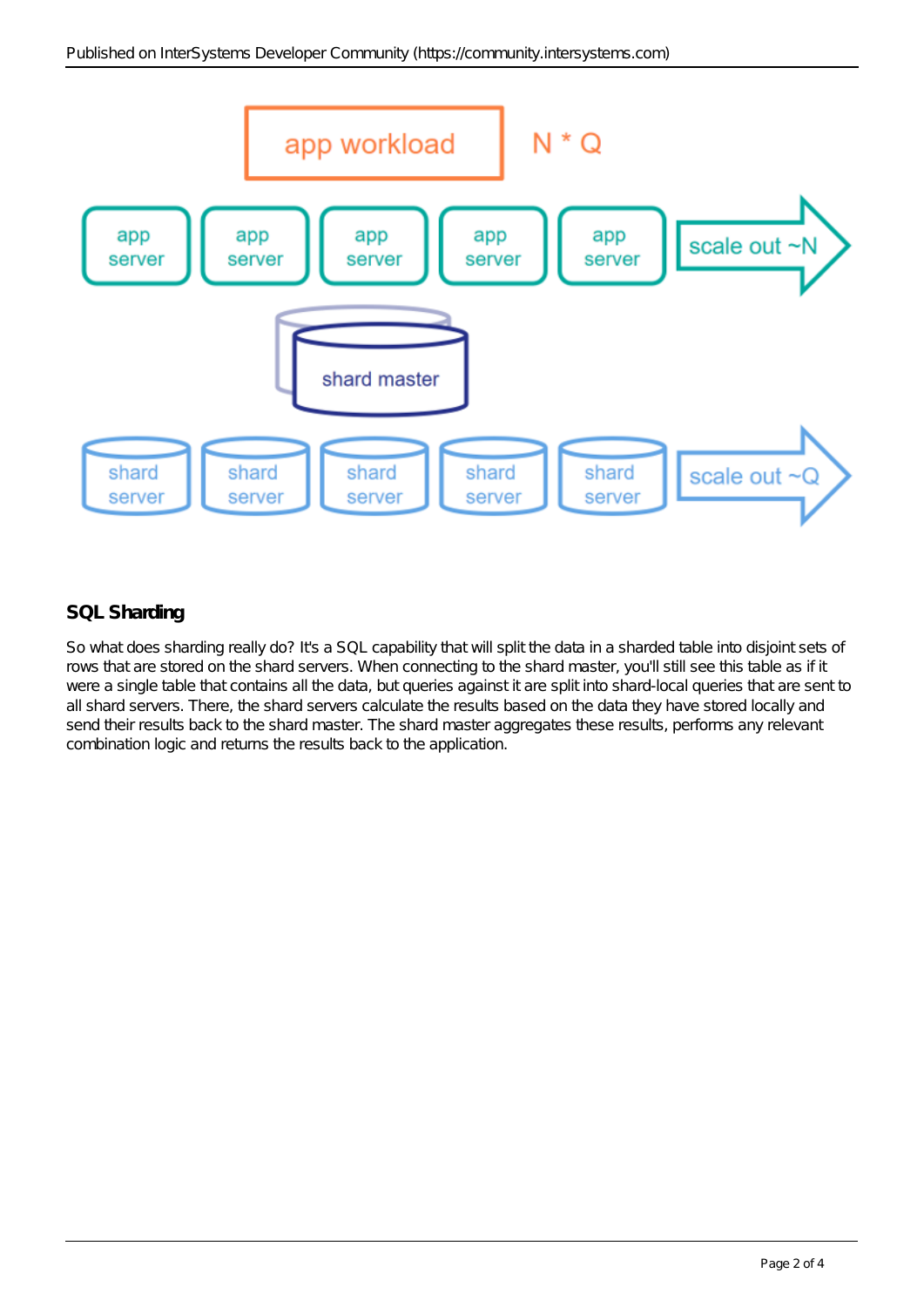

While this system is trivial for a simple SELECT \* FROM table, there's a lot of smart logic under the hood that ensures that you can use (almost) any SQL query and a maximum amount of work gets pushed to the shards to maximize parallelism. The *shard key*, which defines which rows go where, is where you anticipate typical query patterns. Most importantly, if you can ensure that tables often JOINed together are sharded along the same keys, the JOINs can be fully resolved at the shard level, giving you the high performance you're looking for.

Of course this is only a teaser and there is much more to explore, but the essence is what's pictured above: SQL sharding is a new recipe in the book of highly scalable dishes you can cook up with InterSystems IRIS. It's complementary to ECP Application Servers and focuses on challenging dataset sizes, making it a good fit for many analytical use cases. Like ECP app servers, it's entirely transparent to the application has a few more creative architectural variations for very specific scenarios.

### **Where can I learn more?**

Recordings from the following Global Summit 2017 sessions on the topic are available on <http://learning.intersystems.com:>

- [What's Lurking in Your Data Lake,](https://learning.intersystems.com/course/view.php?id=723) a technical overview of scalability & sharding in particular
- [We Want More! Solving Scalability,](https://learning.intersystems.com/course/view.php?id=722) an overview of relevant use cases demanding for a highly scalable platform

See also [this resource guide](https://learning.intersystems.com/course/view.php?id=755) on InterSystems IRIS on learning.intersystems.com for more on the other capabilities